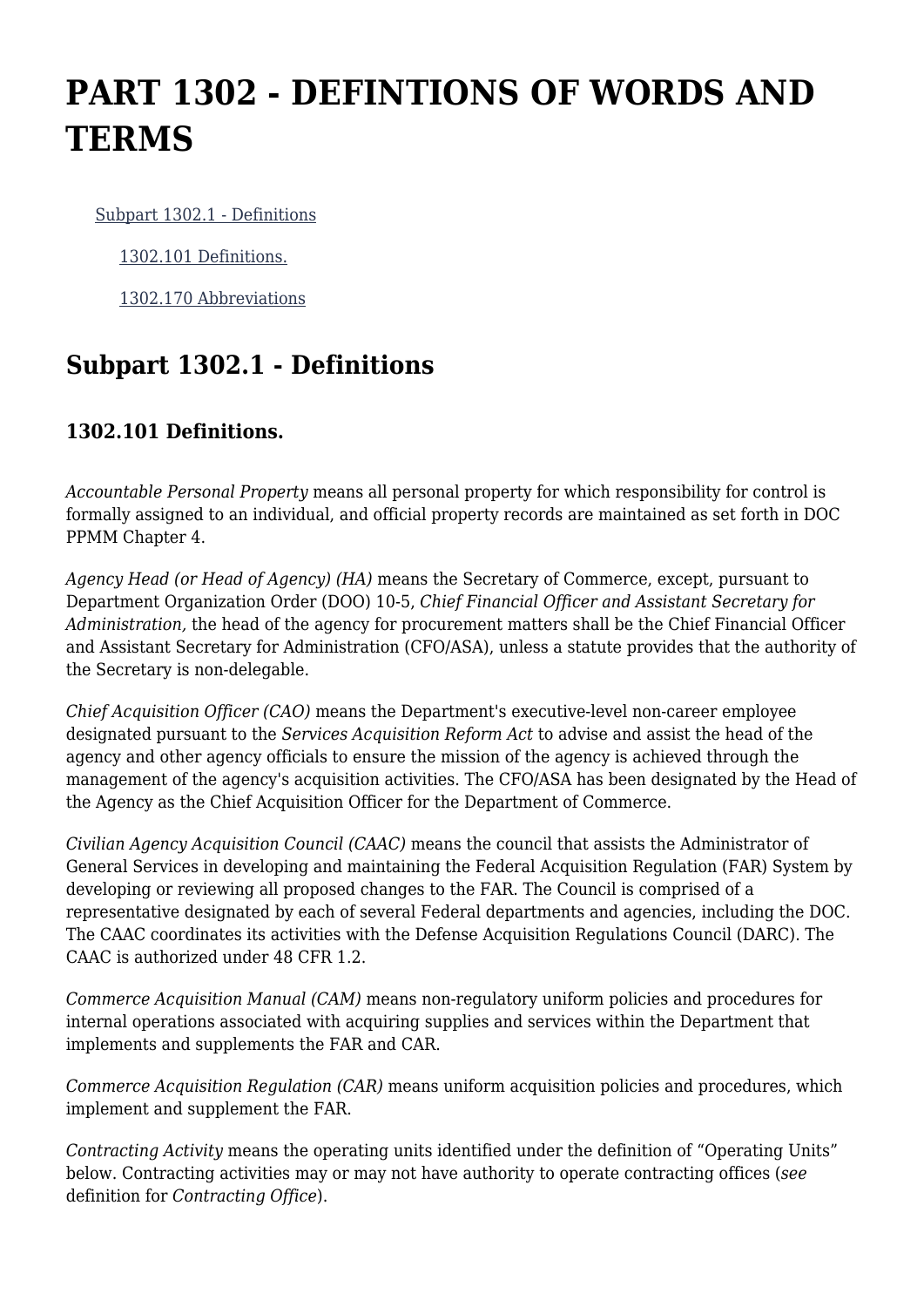*Contracting Office* means an office that awards or executes contracts for supplies or services and performs post-award functions. The operating units authorized to operate contracting offices are identified in DAO 208-2.

*Contracting Officer* means an individual designated authority by the Senior Bureau Procurement Official (BPO) to enter into, administer, and/or terminate contracts and make related determinations and findings. Only those individuals who have been certified as contracting officers, through the issuance of a Certificate of Appointment (Contracting Officer Warrant (SF 1402)), by the BPO in accordance with the requirements and procedures of the CAR and the CAM may exercise the authorities of contracting officers. However, by virtue of their positions, the Head of the Agency, the Procurement Executive, and the Heads of Operating Units are also designated as contracting officers.

*Department or Departmental or DOC* means the Department of Commerce.

*Head of Agency (HA)* - *see* definition for "Agency Head."

*Head of Contracting Office (HCO)* means those individuals designated by the BPO to head the contracting offices within each operating unit that has designated contracting authority to award and administer contracts. In performing their duties, HCOs are empowered to the full limits of the Department's contracting authority. The HCO must be a procurement professional in the GS-1102 occupational series (or equivalent OPM occupational designation). BPOs will issue each HCO a Contracting Officer Warrant that delegates the authority to enter into, administer, and/or terminate contracts and to make related determinations and findings.

*Head of the Contracting Activity (HCA)* means, for purposes of delegation of contracting authority, officials who are designated as Heads of Operating Units (those who are assigned by the President or by the Secretary to manage the primary or constituent operating units of the DOC) in orders establishing the respective operating units, with the exception of the Office of the Secretary. Such officials are designated as the HCA for procurements initiated in support of the procurement activities of that operating unit. The Chief Financial Officer and Assistant Secretary for Administration has been designated as the HCA for procurements initiated in support of the programs and activities of the Office of the Secretary and all other Secretarial Offices and Departmental Offices.

*Office of Small and Disadvantaged Business Utilization (OSDBU), The* means the advocacy and advisory office responsible for promoting the use of small, small disadvantaged, 8(a), women-owned, veteran-owned, service-disabled veteran-owned, and HUBZone small businesses within the Department acquisition process.

*Office of the Assistant General Counsel for Administration, Employment & Labor Law Division* means the Department Legal Office that provides advice and guidance to management regarding employment and labor law issues, including the legal standards for taking adverse and performancebased actions.

*Office of the Assistant General Counsel for Administration, Ethics Law and Program Division* means the Department Legal Office that provides advice and guidance regarding conflict of interest statutes, ethics regulations, and related laws.

*Operating Units* are organizational entities outside the Office of the Secretary charged with carrying out specified substantive functions (*i.e.,* programs) of the Department and are identified in DAO 208-2.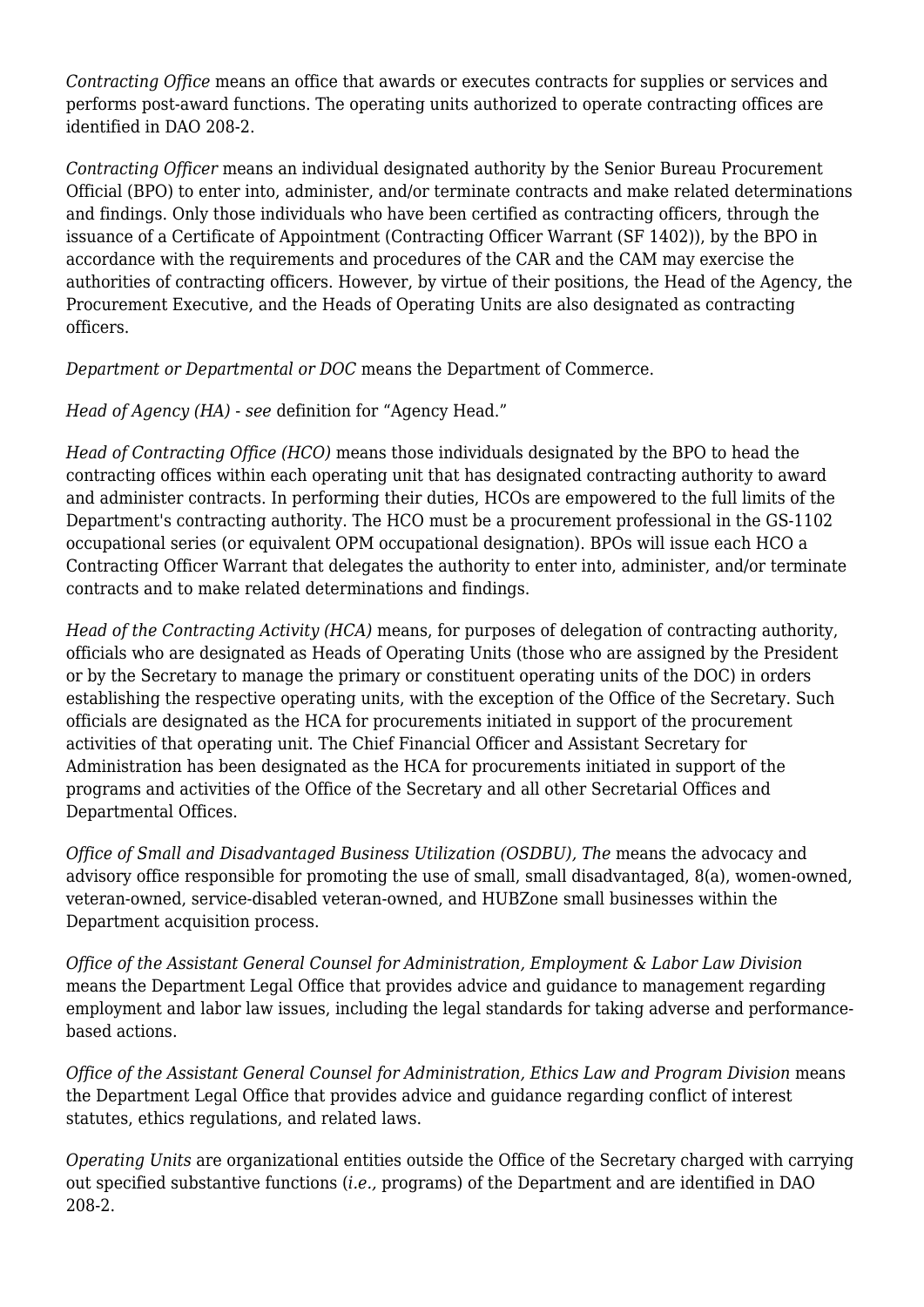*Procurement Counsel* means, except for the Patent and Trademark Office (PTO), the Office of the Assistant General Counsel for Finance & Litigation, Contract Law Division, the office responsible for providing legal review of applicable contract actions and procurement legal advice to all operating units, and handling procurement-related litigation. "Procurement Counsel" for all PTO procurementrelated actions means Office of General Law.

*Procurement Executive (or Senior Procurement Executive (PE))* means the official appointed pursuant to Executive Order 12931 and the Services Acquisition Reform Act of 2003 to carry out the responsibilities identified in both the Executive Order and the Act. The Director for Acquisition Management is the Procurement Executive for the Department of Commerce.

*Senior Bureau Procurement Official (BPO)* means the senior career procurement official, within each operating unit that has been delegated contracting authority, who is designated as the Senior Bureau Procurement Official. The BPO must be a procurement professional who has both experience and training in the area of Federal procurement and contracting. HCAs may designate one BPO within their organization to carry out the day-to-day functions of managing the contracting activity. BPOs may also serve as the Head of Contracting Office. The Procurement Executive will issue each BPO a Contracting Officer Warrant which delegates the authority to enter into, administer, and/or terminate contracts and to make related determinations and findings.

## **1302.170 Abbreviations**

| AIR Additional Item Requirements                                       |
|------------------------------------------------------------------------|
| BPO Senior Bureau Procurement Official                                 |
| CAAC Civilian Agency Acquisition Council                               |
| <b>CAM Commerce Acquisition Manual</b>                                 |
| CAO Chief Acquisition Officer                                          |
| <b>CAR Commerce Acquisition Regulation</b>                             |
| CFO/ASA Chief Financial Officer/Assistant Secretary for Administration |
| <b>CFR Code of Federal Regulations</b>                                 |
| CO Contracting Officer                                                 |
| COR Contracting Officer's Representative                               |
| DAO Departmental Administrative Order                                  |
| DOC Department of Commerce                                             |
| DOO Departmental Organizational Order                                  |
| D&F Determination and Findings                                         |
| <b>EVMS Earned Value Management System</b>                             |
|                                                                        |